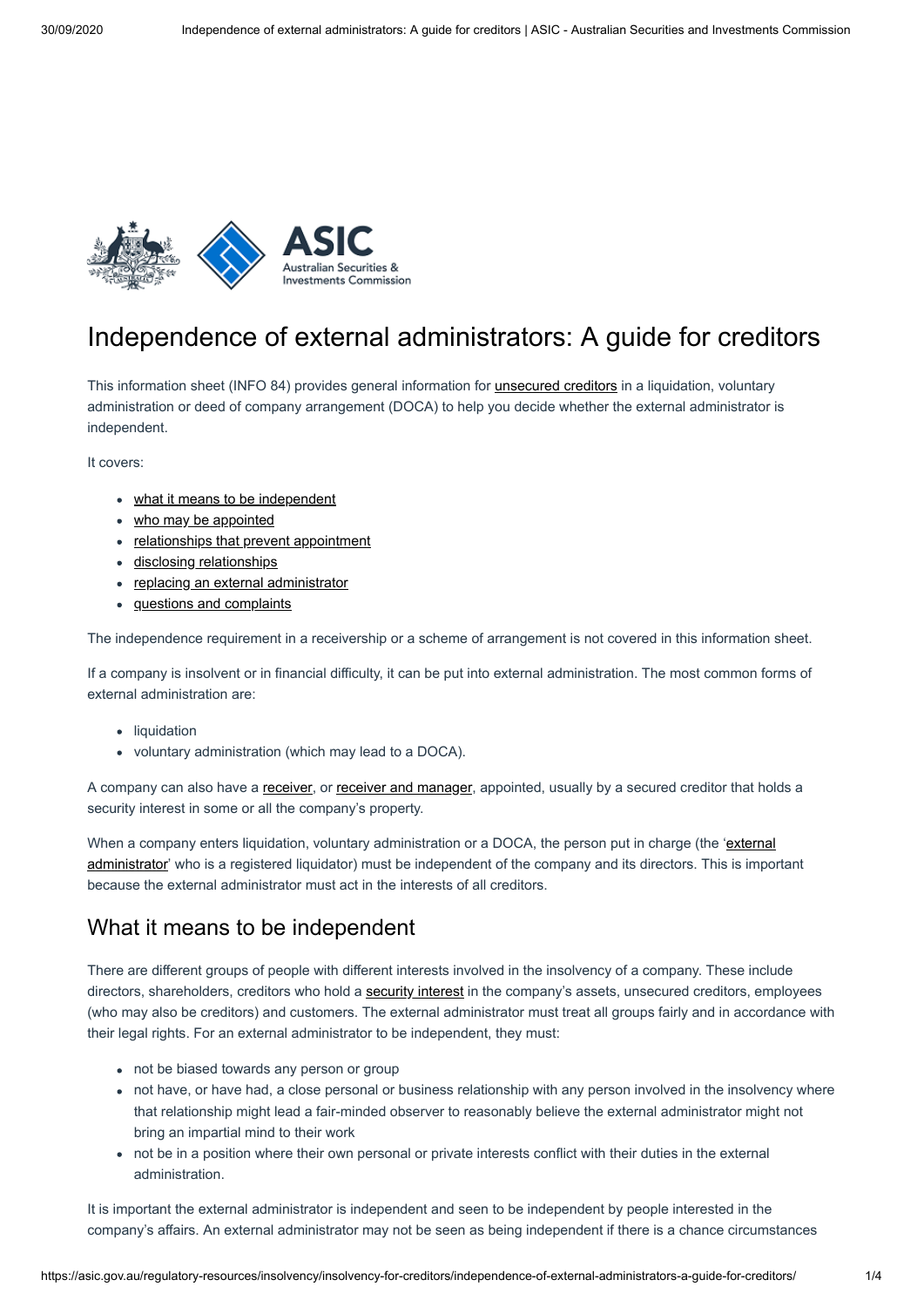exist that might threaten the person's independence in the future.

# <span id="page-1-0"></span>Who may be appointed?

Only a [registered liquidator](https://asic.gov.au/regulatory-resources/insolvency/insolvency-information-for-directors-employees-creditors-and-shareholders/insolvency-a-glossary-of-terms/#registered-liquidator) can be appointed as an [external administrator](https://asic.gov.au/regulatory-resources/insolvency/insolvency-information-for-directors-employees-creditors-and-shareholders/insolvency-a-glossary-of-terms/#external-administrator) of a company.

If the person knows at the time they agree to accept the appointment that there is a prospect of a threat to actual or perceived independence arising in the future, the person should not accept the appointment without the court's approval (even if they tell creditors about the threat).

### <span id="page-1-1"></span>Relationships that prevent appointment

A person must not be appointed as an external administrator of an insolvent company if they have certain relationships with the company, unless the court gives its approval. These relationships are

- either the person or a company where the person is a substantial shareholder owes more than \$5,000 to the company or a related company
- the person is owed more than \$5,000 by the company or a related company (other than fees owed through their role as an external administrator)
- the person is a director, secretary, senior manager or employee of the company
- the person is a director, secretary, senior manager or employee of a company that is a [secured creditor](https://asic.gov.au/regulatory-resources/insolvency/insolvency-information-for-directors-employees-creditors-and-shareholders/insolvency-a-glossary-of-terms/#secured-creditor) of the property of the company
- the person is an auditor of the company
- the person is a partner or employee of an auditor of the company
- the person is a partner, employer or employee of an officer of the company
- the person is a partner or employee of an employee of an officer of the company.

The person must also consider other relationships they may have had with the company or its directors, such as work done before the appointment and advice provided when deciding whether they are independent or will be seen to be independent.

### <span id="page-1-2"></span>Disclosing relationships

Before a liquidator is appointed by the court, they should tell the court of any circumstances they are aware of that might cause doubts about their independence.

[A person who consents to act as a voluntary administrator must send to creditors a declaration about any](https://asic.gov.au/regulatory-resources/insolvency/insolvency-information-for-directors-employees-creditors-and-shareholders/insolvency-a-glossary-of-terms/#declaration-of-relevant-relationships) relationships they may have. This declaration is sent with the notice of the first meeting of creditors. A liquidator in a creditors' voluntary liquidation must send to creditors within 10 business days after their appointment, a declaration about any relationships they have.

The declaration must:

- set out whether the person, their partners in a firm, or their company or an associated company has, or has had in the past two years, a relationship with either:
	- o the insolvent company
	- an associate of that company
	- a former liquidator or former provisional liquidator of that company
	- a secured creditor who holds a security interest in the whole or substantially the whole of the company's property
- state the person's reasons for believing that none of the relationships result in the person having a conflict in accepting the appointment.

The declaration must also be tabled at the meeting of creditors and lodged with ASIC.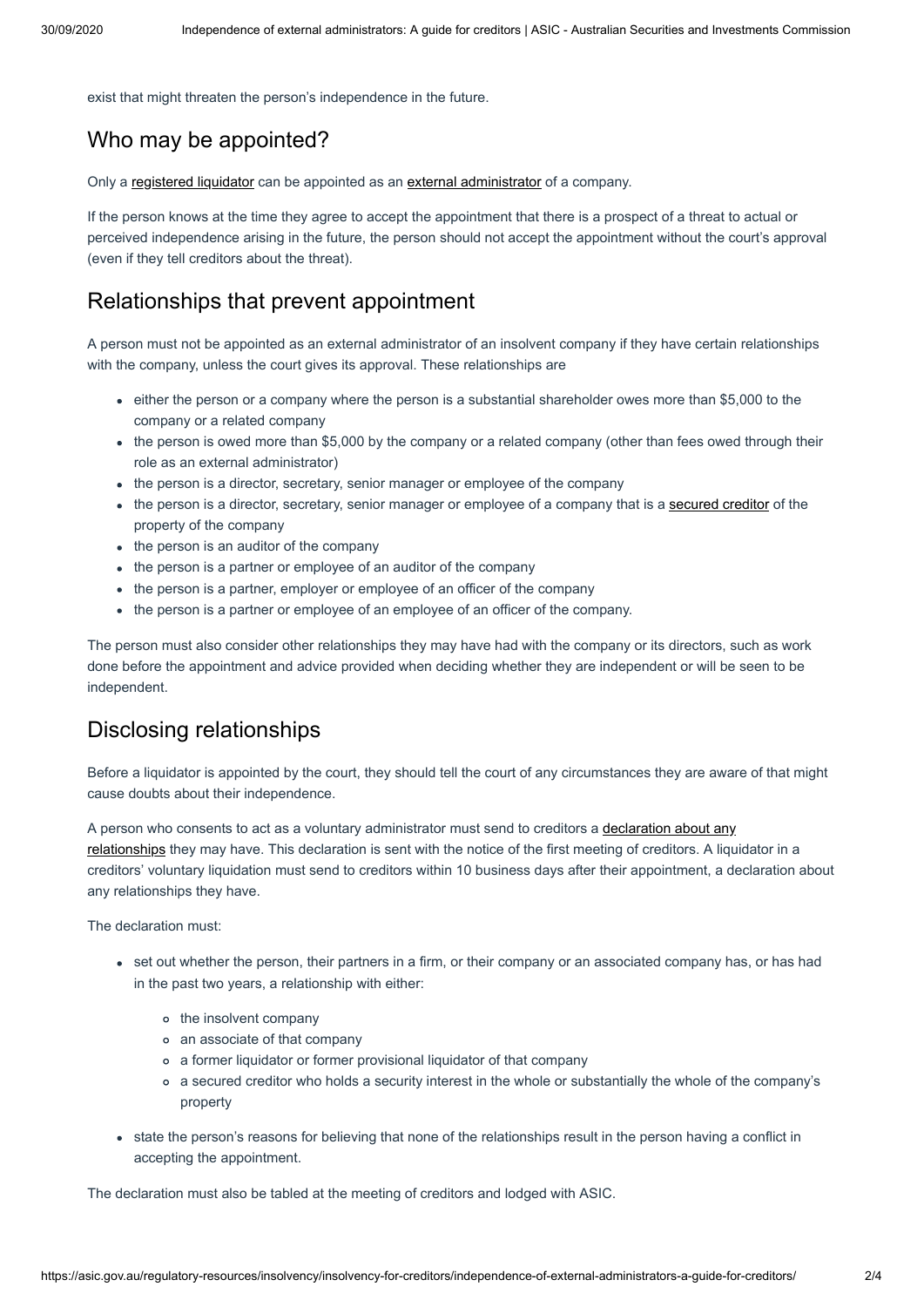If the voluntary administrator or liquidator later realises that the original declaration is out of date or contains an error, they must as soon as practicable, prepare a replacement declaration. The voluntary administrator or liquidator must table the replacement declaration at the next meeting of creditors (or the next meeting of the committee of inspection if a committee has been formed and its next meeting occurs before the next meeting of creditors).

A person who consents to act as an external administrator must also explain in writing details of any [indemnities](https://asic.gov.au/regulatory-resources/insolvency/insolvency-information-for-directors-employees-creditors-and-shareholders/insolvency-a-glossary-of-terms/#indemnity) they receive or will receive to cover, for example, their fees and costs.

The declaration should allow you to consider the person's independence and help you decide whether you want to replace the person with another registered liquidator of your choice.

If you receive a declaration of relationships or indemnities – and are concerned the circumstances described in it might cast doubt on whether the registered liquidator is independent – you should ask them for further information. You might then consider whether they should be replaced.

## <span id="page-2-0"></span>Replacing an external administrator

Before a [registered liquidator](https://asic.gov.au/regulatory-resources/insolvency/insolvency-information-for-directors-employees-creditors-and-shareholders/insolvency-a-glossary-of-terms/#registered-liquidator) accepts an appointment as an [external administrator,](https://asic.gov.au/regulatory-resources/insolvency/insolvency-information-for-directors-employees-creditors-and-shareholders/insolvency-a-glossary-of-terms/#external-administrator) they must make reasonable inquiries to check there are no real or perceived threats to their independence.

The person must continue to monitor their independence during their appointment and take appropriate action should a threat to their independence arise. Depending on the threat, this may involve applying to the court or calling a meeting of creditors to give details of the potential threat. The court or creditors can then decide if and how the threat can be managed or whether to replace the person.

In some circumstances, creditors may seek to remove and replace the person if there are doubts about their independence. Any replacement external administrator must also prepare the relevant declarations about their relationships with various specified parties and any indemnities they may or will receive for their fees and costs.

#### Liquidation

Creditors in either a creditors' voluntary liquidation or court liquidation can, by resolution passed at a meeting, remove the liquidator and appoint another person as the liquidator. Creditors must be given at least five business days' notice of the meeting. A copy of the proposed replacement external administrator's declaration of relevant relationships must be given to creditors with the notice of meeting. For more information about creditors' rights to remove and replace the liquidator, see [Information Sheet 45](https://asic.gov.au/regulatory-resources/insolvency/insolvency-for-creditors/liquidation-a-guide-for-creditors/) *Liquidation: A guide for creditors* (INFO 45).

#### Voluntary administration

In a voluntary administration you can replace an administrator at the first meeting of creditors if another administrator has consented to act as the external administrator. A majority of creditors (in number and value) must approve the appointment of the replacement administrator. If you are a creditor, see [Information Sheet 74](https://asic.gov.au/regulatory-resources/insolvency/insolvency-for-creditors/voluntary-administration-a-guide-for-creditors/) *Voluntary administration: A guide for creditors* (INFO 74).

If, at the second meeting of creditors in a voluntary administration, creditors vote that the company be placed into liquidation, the voluntary administrator usually becomes the liquidator of the company. Creditors may vote, by majority in number and value, to appoint another person to act as liquidator.

#### Deed of company arrangement

At the second creditors' meeting in the voluntary administration where creditors agree to accept the proposal for a DOCA, they can also choose the deed administrator. This person does not have to be the current voluntary administrator but may be someone else that creditors choose.

If the DOCA fails and creditors resolve to terminate the deed and wind up the company, they can also choose someone other than the deed administrator to be the liquidator (provided the other person has agreed to act as liquidator in writing).

### <span id="page-2-1"></span>Questions and complaints